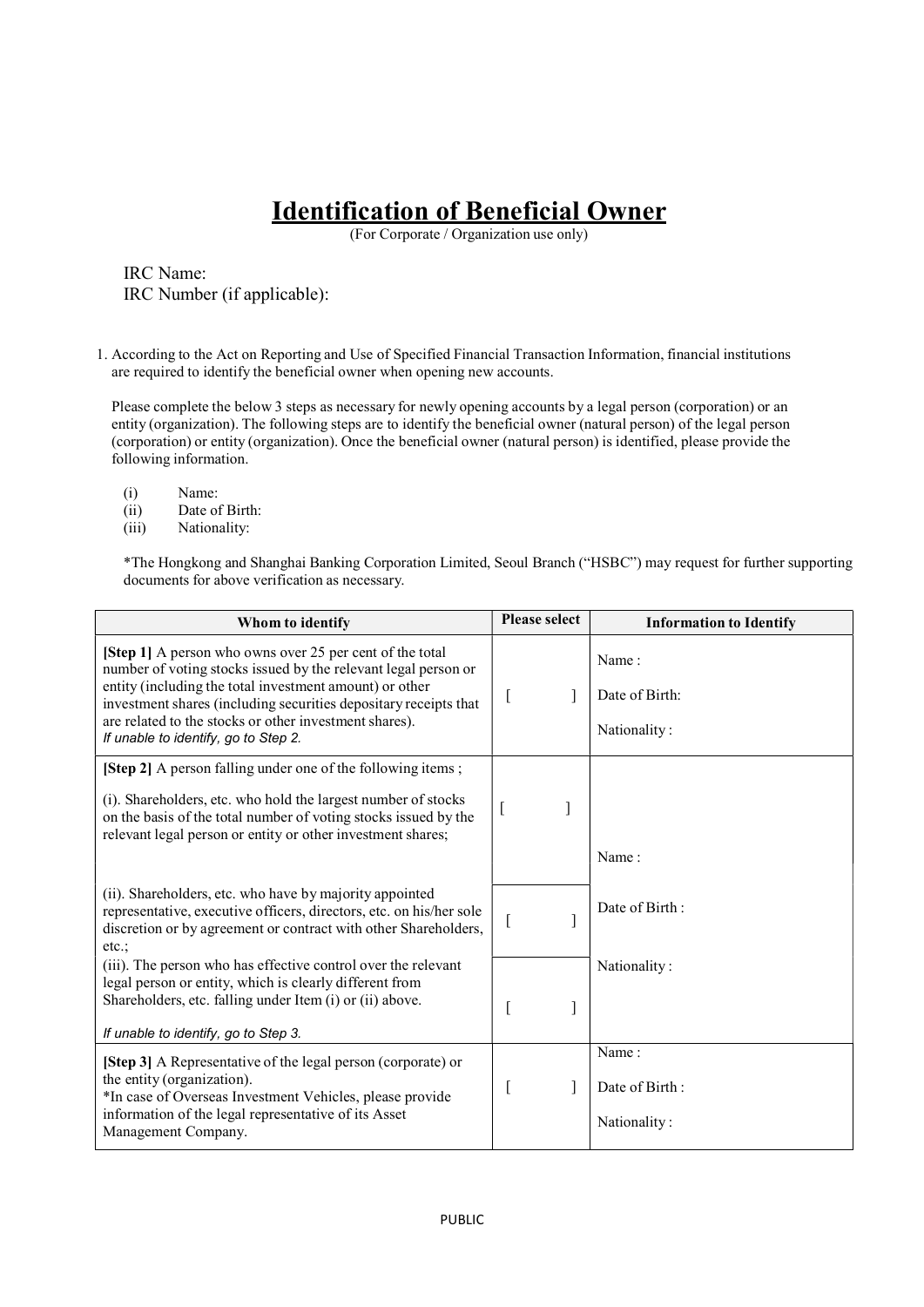2. [Optional] In case the shareholder of above [Step 1] and [Step 2]-(i) are identified as a legal person (corporate) or entity (organization), identify person falling under one of the following (A) or (B) ;

| Whom to identify                                                                                                                                                                                                                                          | <b>Please select</b> | <b>Information to Identify</b>          |
|-----------------------------------------------------------------------------------------------------------------------------------------------------------------------------------------------------------------------------------------------------------|----------------------|-----------------------------------------|
| (A) a person who owns over 25 per cent of the total number of<br>voting stocks issued.                                                                                                                                                                    |                      | Name:<br>Date of Birth:<br>Nationality: |
| (B) a person falling under any of the following items;<br>(i). Shareholders, etc. who hold the largest number of stocks<br>on the basis of the total number of voting stocks issued by the<br>relevant legal person or entity or other investment shares; |                      | Name:                                   |
| (ii). Shareholders, etc. who have by majority appointed<br>representative, executive officers, directors, etc. on his/her sole<br>discretion or by agreement or contract with other Shareholders,<br>$etc.$ ;                                             |                      | Date of Birth:<br>Nationality:          |
| (iii). The person who has effective control over the relevant<br>legal person or entity, which is clearly different from<br>Shareholders, etc. falling under Item (i) or (ii) above.                                                                      |                      |                                         |

3. [Optional] In case the identified person under item 2. above is legal person (corporate) or entity (organization), please identify person falling under one of the following (A) or (B) of the relevant legal person (corporate) or entity (organization).

\*Repeat process as necessary until the PERSON is identified for Beneficial Owner Information

| Whom to identify                                                                                                                                                                                                                                          | <b>Please select</b> | <b>Information to Identify</b>          |
|-----------------------------------------------------------------------------------------------------------------------------------------------------------------------------------------------------------------------------------------------------------|----------------------|-----------------------------------------|
| $(A)$ a person who owns over 25 per cent of the total number of<br>voting stocks issued.                                                                                                                                                                  |                      | Name:<br>Date of Birth:<br>Nationality: |
| (B) a person falling under any of the following items;<br>(i). Shareholders, etc. who hold the largest number of stocks<br>on the basis of the total number of voting stocks issued by the<br>relevant legal person or entity or other investment shares; |                      | Name:                                   |
| (ii). Shareholders, etc. who have by majority appointed<br>representative, executive officers, directors, etc. on his/her sole<br>discretion or by agreement or contract with other Shareholders,<br>$etc.$ ;                                             |                      | Date of Birth:<br>Nationality:          |
| (iii). The person who has effective control over the relevant<br>legal person or entity, which is clearly different from<br>Shareholders, etc. falling under Item (i) or (ii) above.                                                                      |                      |                                         |

4. In case there are multiple persons identified, please indicate ALL identified person's Name, Date of Birth and Nationality in the relevant sections.